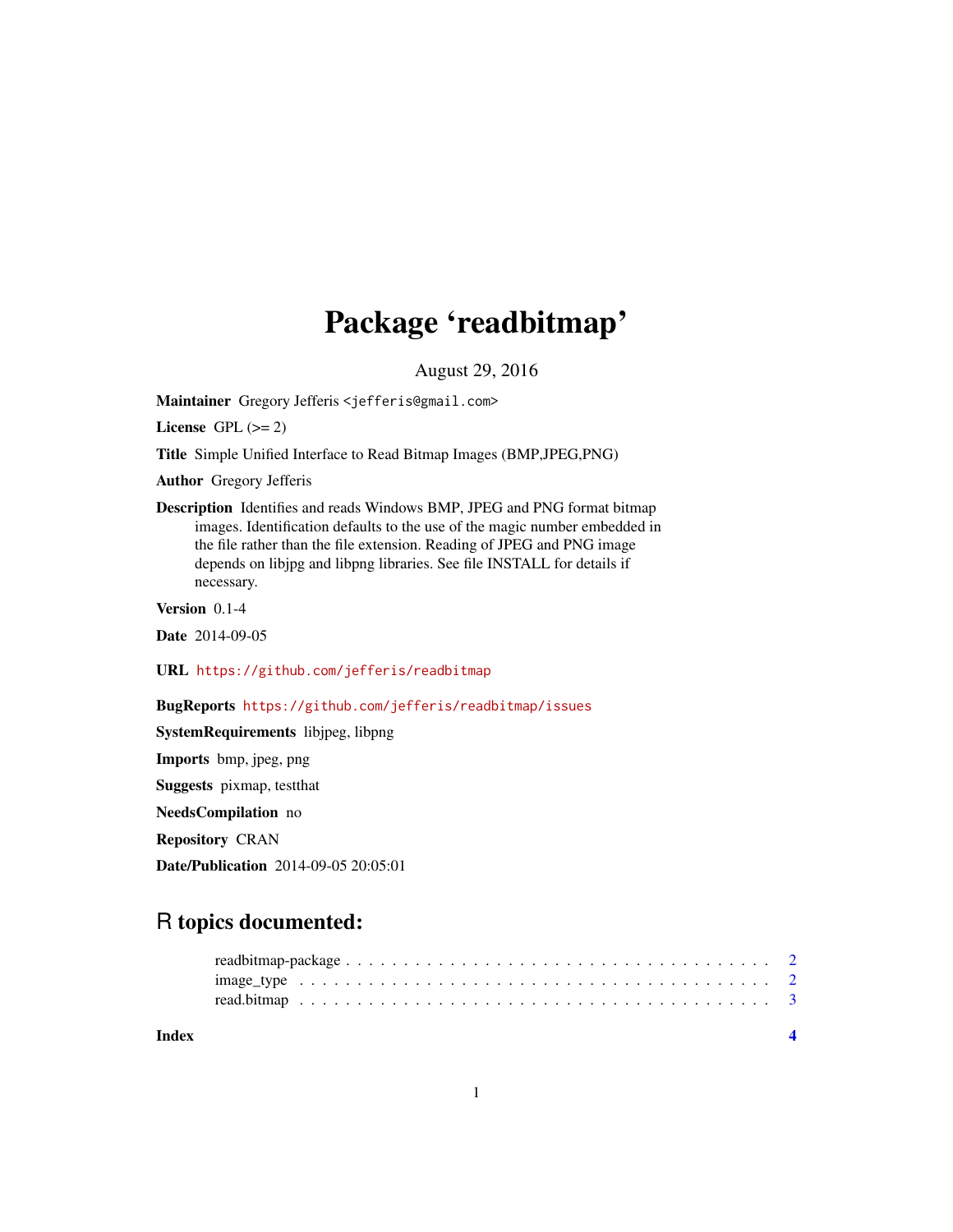<span id="page-1-0"></span>readbitmap-package *readbitmap: read standard bitmap image formats*

#### Description

The readbitmap package enables users to read the three main general purpose bitmap image formats (jpeg, png, bmp) without having to specify the image type directly. This is provided by a single function [read.bitmap](#page-2-1), which uses a second function [image\\_type](#page-1-1), which is also exported for users, to identify the image type of a file using appropriate *magic* values encoded in the first few bytes of the image header. Images can therefore have any file extension.

#### See Also

[image\\_type](#page-1-1), [read.bitmap](#page-2-1)

<span id="page-1-1"></span>

| image_type | Identify the type of an image using the magic value at the start of the |
|------------|-------------------------------------------------------------------------|
|            | file                                                                    |

#### Description

Currently works for png, jpeg and BMP images. Will seek to start of file if passed a connection. For details of magic values for files, see e.g. http://en.wikipedia.org/wiki/Magic\_number\_(programming)#Magic\_numbers\_in\_fil

#### Usage

```
image_type(source, Verbose = FALSE)
```
#### Arguments

| source  | Path to file or connection                                   |
|---------|--------------------------------------------------------------|
| Verbose | Whether to write a message to console on failure (Default F) |

#### Value

character value corresponding to standard file extension of image format (i.e. jpg, png, bmp) or NA\_character\_ on failure.

#### Examples

```
jpegfile=system.file("img", "Rlogo.jpg", package="jpeg")
image_type(jpegfile)
jpeg_pretending_to_be_png=tempfile(fileext = '.png')
file.copy(jpegfile, jpeg_pretending_to_be_png)
image_type(jpeg_pretending_to_be_png)
unlink(jpeg_pretending_to_be_png)
```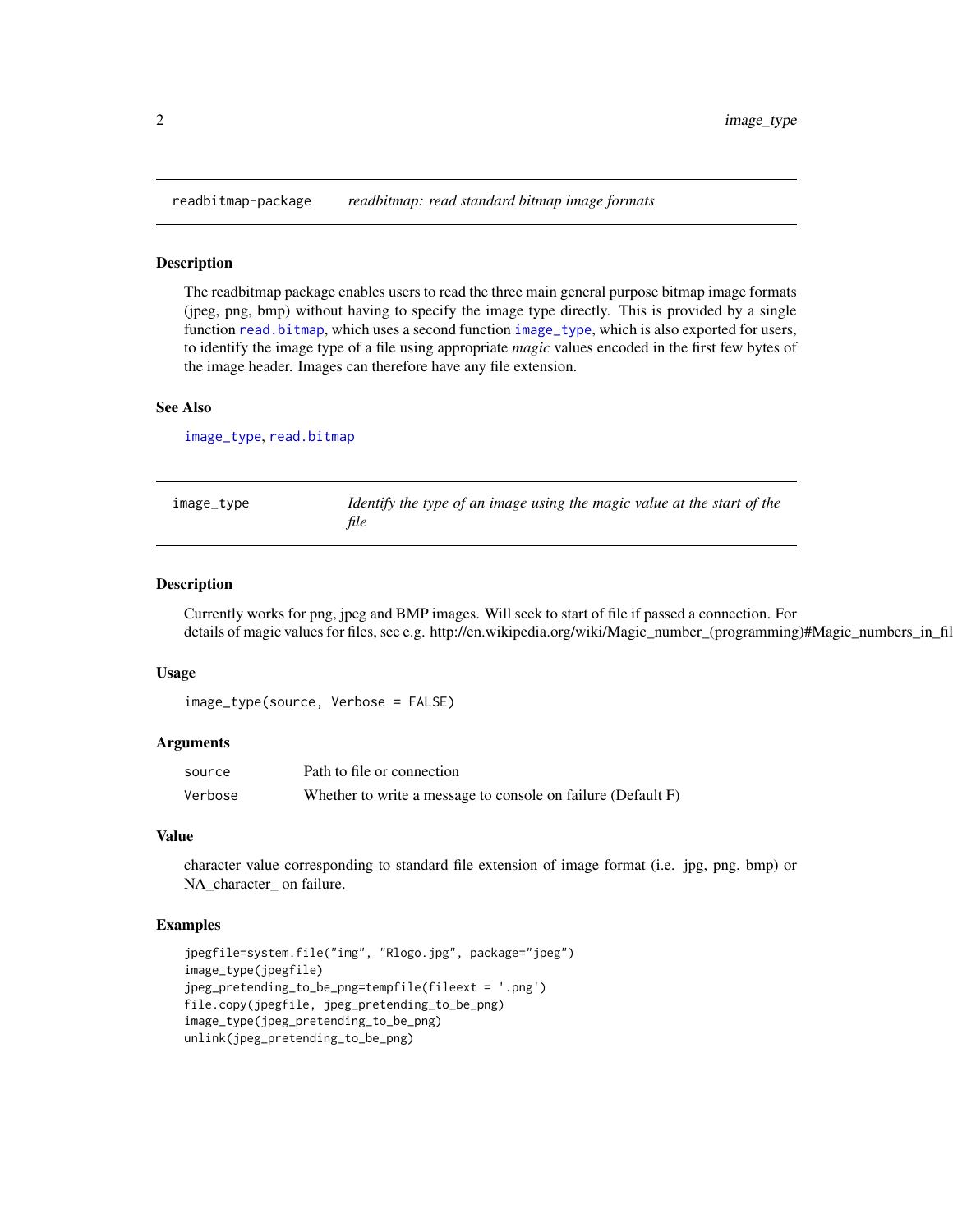<span id="page-2-1"></span><span id="page-2-0"></span>

#### Description

By default uses magic byte to identify file (rather than the file extension) Currently uses readers in bmp, jpeg and png packages.

#### Usage

```
read.bitmap(f, channel, IdentifyByExtension = FALSE, ...)
```
#### Arguments

|                     | Path to image file.                                      |
|---------------------|----------------------------------------------------------|
| channel             | Integer identifying channel to return for an RGB image   |
| IdentifyByExtension |                                                          |
|                     | Identify by file extension only (Default FALSE)          |
|                     | Additional parameters passed to underlying image readers |

#### Value

return value

#### See Also

readJPEG, readPNG, read.bmp

#### Examples

```
img1=read.bitmap(system.file("img", "Rlogo.jpg", package="jpeg"))
str(img1)
img2 <- read.bitmap(system.file("img", "Rlogo.png", package="png"))
# nb the PNG image has an alpha channel
str(img2)
```